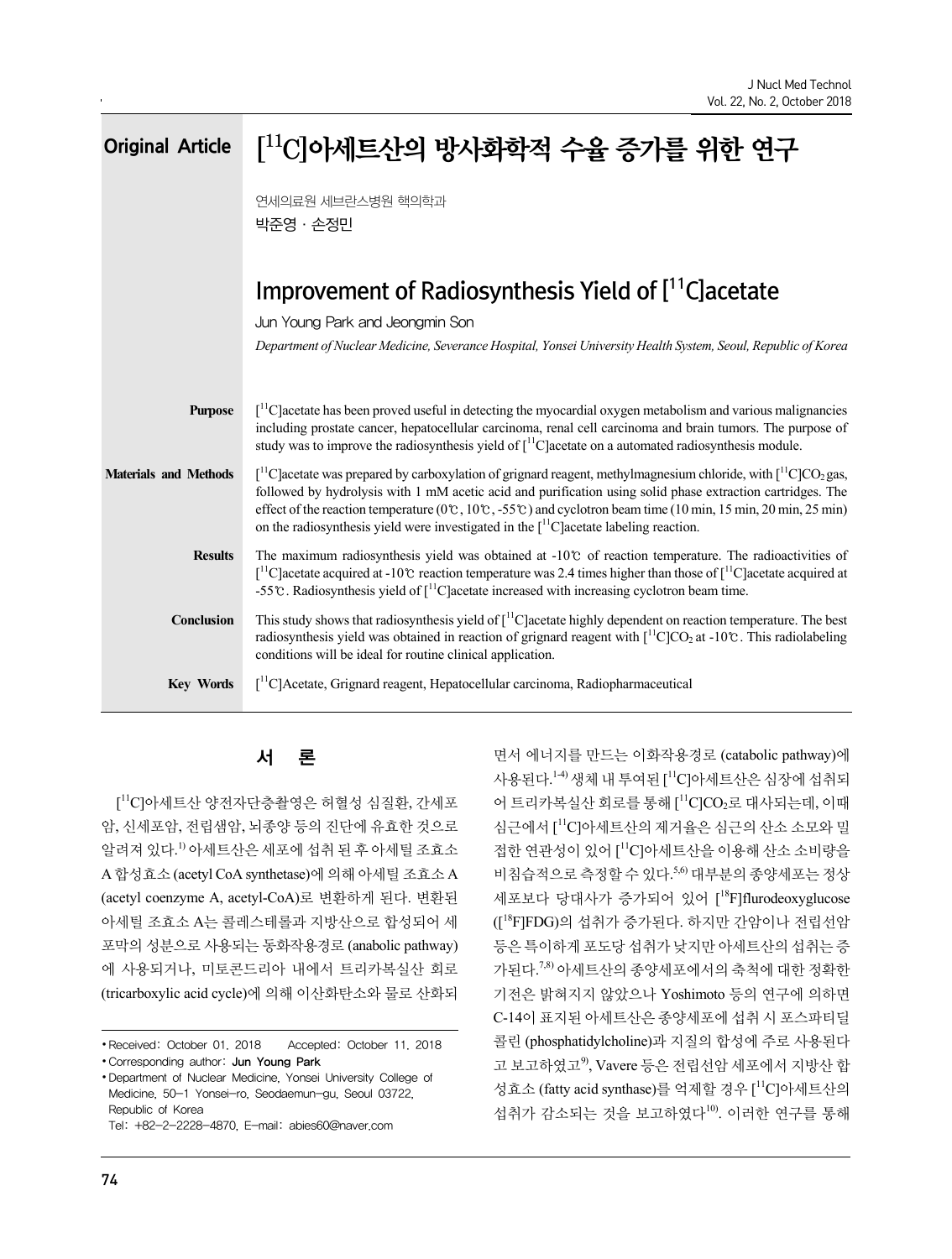[ <sup>11</sup>C]아세트산은 [ <sup>18</sup>F]FDG의 섭취가 낮은 종양세포에서 섭 취 후 지질 대사를 통해 지질 합성에 주로 사용되는 것으로 사료되며, 종양세포가 빠르게 성장함에 따라 [''C]아세트산 기준 기술 기준 기준 기업 기업 기업 기업 의 섭취율도 증가되기 때문에 간암이나 전립선암 등의 진단 <u>with the stripe</u> of the co.gas trapp 제로 사용할 수 있다.<sup>11)</sup>

<sup>11</sup>C]아세트산의 합성은 반응용기 내 담겨있는 그리냐르 시약에 ["C]CO2 가스를 직접 불어넣어 반응시키는 기체포 http://www.file.jp/indials.com/www.file.jp/indials.com/www.file.jp/indials.com/ 집 반응법 (bubbling method)12)과 테프론 혹은 폴리에틸렌 튜 브를 루프형태로 만든 후 관 내부에 그리냐르 시약을 도포 후 <u>sectives set</u> [ <sup>11</sup>C]CO<sup>2</sup> 가스를 불어넣어 반응시키는 루프법 (in-loop method)<sup>13)</sup>으로 분류할 수 있다. 표지반응 후 [<sup>11</sup>C]아세트산 은 고성능 액체 크로마토그래피 (High-performance liquid chromatography, HPLC) 혹은 고체상 추출 (solid phase extraction, SPE) 카트리지로 분리정제 한다. 본 연구에서는 기체포집 반응법에서 그리냐르 시약과 [11C]CO2 가스의 반 응온도를 최적화함에 따라 [''C]아세트산의 방사화학적 수 <sup>⁄3</sup>상지의 molecular sieve 컬럼이 율을 증가하는 방법을 소개하고자 한다.

# 대상 및 방법

본 연구에서 사용된 methylmagnesium chloride (CH<sub>3</sub>MgCl; 3.0 M in tetrahydrofuran)와 무수 tetrahydrofuran은 Sigma-Aldrich (St. Louis, MO, USA)로부터 구입하여 별도의 정제 없이 사용하였다. Maxi-Clean™ IC-H 카트리지 (0.5 ㎖, Part no.5122575), Maxi-Clean™ IC-Ag 카트리지 (1.5㎖, Part no.5122569) 및 Maxi-Clean™ SAX 카트리지 (600 mg, Part no.5122471)는 Grace Davison-Alltech (Deerfield, IL, USA)사 에서 구매하여 사용하였다. 사용 전 Maxi-Clean™ IC-H와 IC-Ag 카트리지는 주사용수 10 ㎖로 충진물을 활성화 시킨 후 사용하였고, Maxi-Clean™ SAX는 70% 에탄올 10 ㎖로 씻 어준 후 생리식염수 5 ㎖을 흘려준 다음 다시 주사용수 10 ㎖ 을 흘려주어 충진물을 활성화 시킨 후 사용하였다. 방사성동 위원소 [''C]CO2 가스는 사이클로트론 (PETtrace™ 16.5 │ 어<sup>넣어 [</sup>''C]° MeV cyclotron, GE Healthcare, WI, USA)을 사용하여 0.1% 고순도 산소를 포함하는 고순도 질소가스에 양성자빔을 조 사하여 '<sup>4</sup>N(p,α)<sup>11</sup>C의 핵반응으로 생산하였다. [<sup>11</sup>C]아세트 산의 합성은 GE사의 TRACERlab™ FX<sub>C-Pro</sub> 자동합성장치를 사용하였다 (Fig. 1).



<sup>11</sup>C]아세트산 Fig. 1. Configuration of TRACERlab FXC-Pro module for [11C]acetate production.

 $^{11}$ C]CO $_2$  가스의 반  $\qquad$  에서 생산된 [ $^{11}$ C]CO $_2$  가스를 TRACERlab™ FX $_{\rm C\text{-}Pro}$  자동합 [ <sup>11</sup>C]아세트산의 표지방법은 다음과 같다. 사이클로트론 성장치의 molecular sieve 컬럼에 포집한 후 컬럼을 350 ℃로 가열하여 [<sup>11</sup>C]CO<sub>2</sub> 가스를 컬럼으로부터 분리시킨 후 고순 도 헬륨가스를 이용하여 0.5 M CH3MgCl이 담겨있는 반응 용기에 불어넣었다. 이때 반응용기는 액체질소로 냉각하여 0℃, -10℃, -55℃가 각각 되게 한 후 표지반응을 진행하였 다. 반응 후 3 ㎖의 1 mM 아세트산 용액을 넣어 반응액을 희 석한 후 IC-H 카트리지와 IC-Ag 카트리지를 통과시켜 불순 물을 제거하였고, 최종산물인 [ <sup>11</sup>C]아세트산은 SAX 카트리 지에 통과시켜 흡착하였다. 10 ㎖의 주사용수를 SAX 카트 리지에 통과시켜 유기용매 및 불순물을 제거한 후 5 ㎖의 생 리식염수로 카트리지에 흡착된 [<sup>11</sup>C]아세트산을 용출한 후 0.22-μm Millex® GS (Millipore, Bedford, MA, USA) 멸균필 터를 사용하여 멸균하였다.

> 사이클로트론의 빔 가속시간에 따른 [ <sup>11</sup>C]아세트산의 생 산량을 비교하기 위하여 빔 전류 (beam current)를 50 μA로 고정 후 10분, 15분, 20분, 25분간 각각 조사 후 -10℃로 냉각 된 반응용기 담겨있는 0.5 M CH3MgCl에 [<sup>11</sup>C]CO<sub>2</sub> 가스를 불 어넣어 [ <sup>11</sup>C]아세트산을 표지하였다. 분리정제 방법은 동일 하게 진행하였다.

<sup>11</sup>C]아세트 장착된 Waters사의 HPLC (Alliance e2695 HPLC system)를 제조완료 후 방사화학적 순도는 Bioscan사의 FC-200가 사용하여 측정하였다. 고정상으로 역상 Zorbax SB-Aq 컬럼 (4.6 × 250 ㎜; Agilent)을 사용하여 분석하였고, 이동상으로 생리식염수를 사용하여 1 ㎖/min의 유속으로 분석하였다.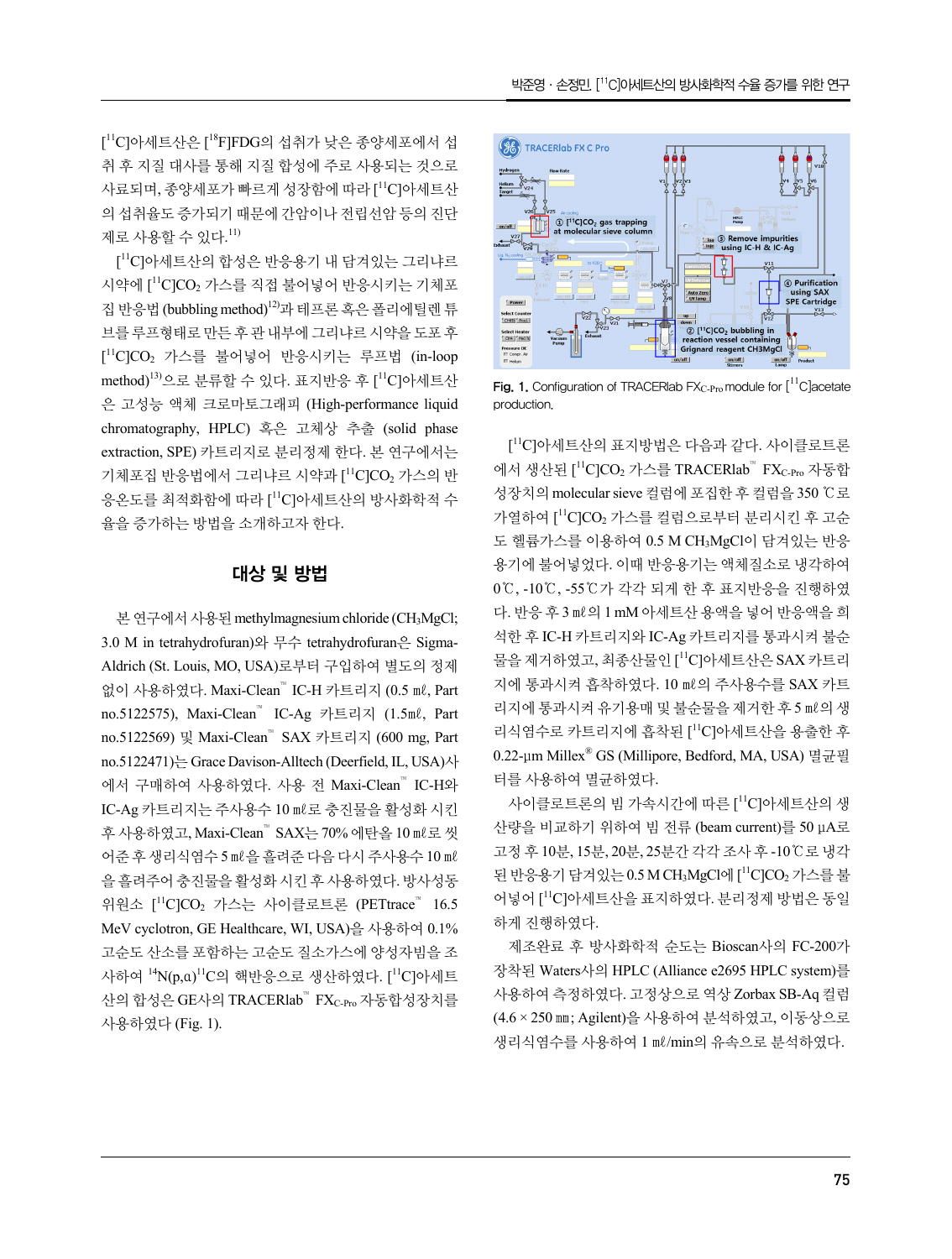본 연구에서는 ['<sup>l'</sup>C]아세트산의 합성을 위하여 기체포집 반응법과 고체상 추출카트리지 분리정제를 병행한 방법을 사용하였다. 그리냐르 시약으로 3.0 M CH3MgCl를 사용하 였으며, 합성 시 무수 tetrahydrofuran을 사용하여 0.5 M CH3MgCl로 희석 후 사용하였다. 그리냐르 시약은 수분에 상당히 민감하고 공기 중의 이산화탄소와도 반응하므로 표 지반응 직전에 완전히 건조된 상태의 반응용기에서 희석하 였다. 합성 후 [ <sup>11</sup>C]아세트산의 분리정제는 IC-H, IC-Ag, SAX 등 3가지의 고체상 추출 카트리지를 사용하여 분리하 였다. 강한 양이온 교환 (strong cation-exchange) 카트리지인 IC-H는부가물질인 [<sup>11</sup>C]acetylmagnesium chloride를 가수분 hig. 2. Produced radioactive of [ 해 시키는 역할을 하고, 양이온 교환 카트리지인 IC-Ag는 염 소이온의 농도를 낮춰 표지된 [''C]아세트산이 SAX 카트리 지에서 용출되는 것을 방지하는 역할을 한다.14) 그리고 강한 음이온 교환 (strong anion-exchange) 물질이 충진되어 있는 SAX 카트리지는 최종산물인 [<sup>11</sup>C]아세트산을 흡착하는 역 <sub>methvlmagnesium bromide와 z</sub> 할을 한다.

사이클로트론의 빔 전류를 50 μA로 고정하고 빔 조사를 20분간 하여 생산된 [<sup>11</sup>C]CO2 가스를 그리냐르 시약과 반응 여 카르복싴사 (carboxylic acid 시킬 때 표지반응 온도가 0℃일 때 15.2 ± 1.6 GBq (409.8 ± 44.3 mCi, n=5)의 [ <sup>11</sup>C]아세트산이 합성되었고, 표지반응온 도가 -10℃일 때는 18.7 ± 2.1 GBq (505.1 ± 58.1 mCi, n=19)가 합성되었으며, -55℃일 때는 7.7 ± 1.7 GBq (208.4 ± 45.9 mCi, n=19)가 합성되었다(Table 1).

Table 1. Produced radioactive of  $[{}^{11}C]$ acetate depend on reaction temperature

| <b>Reaction Temperature</b> | $\int$ <sup>11</sup> C]Acetate activities | 삿ㅇ                          |
|-----------------------------|-------------------------------------------|-----------------------------|
| $0^{\circ}$                 | $18.9 \pm 0.9$ GBq (509.8 $\pm$ 25.5 mCi) | 서는                          |
| $-10^{\circ}$ C             | $20.5 \pm 2.8$ GBq (555 $\pm$ 74.9 mCi)   | $\mathsf{L}^{11}\mathsf{C}$ |
| $-55^{\circ}$ C             | $12.3 \pm 1.4$ GBq (333.4 $\pm$ 38.4 mCi) | 실시                          |

사이클로트론의 빔 가속시간에 따른 [''C]아세트산의 생 <sup>폰 실엄에서</sup> l \_UJCU2 가스<del>\*</del> 산량을 비교하기 위해 50 μA에서 10분, 15분, 20분, 25분간 조사한 [ <sup>11</sup>C]CO<sup>2</sup> 가스를 방사화학적 수율이 가장 높았던 반 응온도 -10℃에서 불어넣어 합성하였을 때 [''C]아세트산의 <sup>∪ㄴ 일</sup> <sup>때</sup> 생산량은 빔 조사시간이 10분일 때 9.6 ± 2.8 GBq (260.2 ± 75.3 mCi, n=6)이었고, 15분일 때 15.6 ± 1.9 GBq (422.6 ± 52.9 mCi, n=19), 20분일 때 18.7 ± 2.1 GBq (505.1 ± 58.1 mCi, n=19)이었으며 25분일 때는 20.5 ± 2.8 GBq (555.0 ± 74.9

결 과 mCi, n=5)의 [ <sup>11</sup>C]아세트산이 생산되었다 (Fig. 2). 제조완료 후 방사화학적 순도는 모두 98% 이상이었다.



Fig. 2. Produced radioactive of  $\left[ {}^{11}C\right]$ acetate depend on cyclotron beam time.

# 고찰 및 결론

[ <sup>11</sup>C]아세트산의 합성은 methylmagnesium chloride와 methylmagnesium bromide와 같은 그리냐르 시약을 사용한 다. 그리냐르 시약은 프랑스의 화학자 빅토르 그리냐르 (Victor Grignard)가 발견한 시약으로 이산화탄소와 반응하 여 카르복실산 (carboxylic acids)을 생성하는 원리로 [<sup>11</sup>C]아 세트산을 합성할 수 있다.<sup>15)</sup> 초기 [<sup>11</sup>C]아세트산의 합성은 복 잡한 화학반응으로 표지가 쉽지 않았으나 최근 자동화합성 장치의 개발과 고체상 추출 방법의 보편화에 따라 보다 빠르 고 간단하며 재현성 있는 표지반응을 진행할 수 있게 되었 다. 양전자방출 방사성동위원소인 C-11은 20분의 비교적 짧 은 반감기를 가지고 있어 C-11 방사성의약품의 표지, 분리정 제, 멸균, 정도관리 및 배송까지의 시간을 고려하였을 때 임 상에서는 높은 방사화학적 수율이 요구된다. 이에 본 연구에 서는 기체포집 반응법을 이용하여 [<sup>11</sup>C]아세트산을 합성 시 [ <sup>11</sup>C]CO<sup>2</sup> 가스와 그리냐르 시약의 반응을 다양한 온도에서 실시하여 [ <sup>11</sup>C]아세트산의 방사화학적 수율을 증가시킬 수 있는 방법을 개발하고자 하였다.

본 실험에서 [''CJCO2 가스와 그리냐르 시약의 표지반응 온도가 -10℃일 때 [ <sup>11</sup>C]아세트산의 생산량은 표지반응 온도 가 -55℃일 때보다 약 2.4배 증가하였고, 표지반응 온도가 0℃일 때보다 약 1.2배 증가함을 확인할 수 있었다. 또한, 빔 조사시간에 따라서도 [ <sup>11</sup>C]아세트산의 합성수율이 증가하 는 것을 확인할 수 있었는데, 10분간 빔을 조사할 때보다 20 분간 조사할 경우 약 1.9배 생산량이 증가하는 것을 확인할 수 있었다. 본 연구를 통해 ['<sup>I</sup>CJCO<sub>2</sub> 가스와 그리냐르 시약을 -10℃에서 반응 할 경우 방사화학적 수율을 크게 개선할 수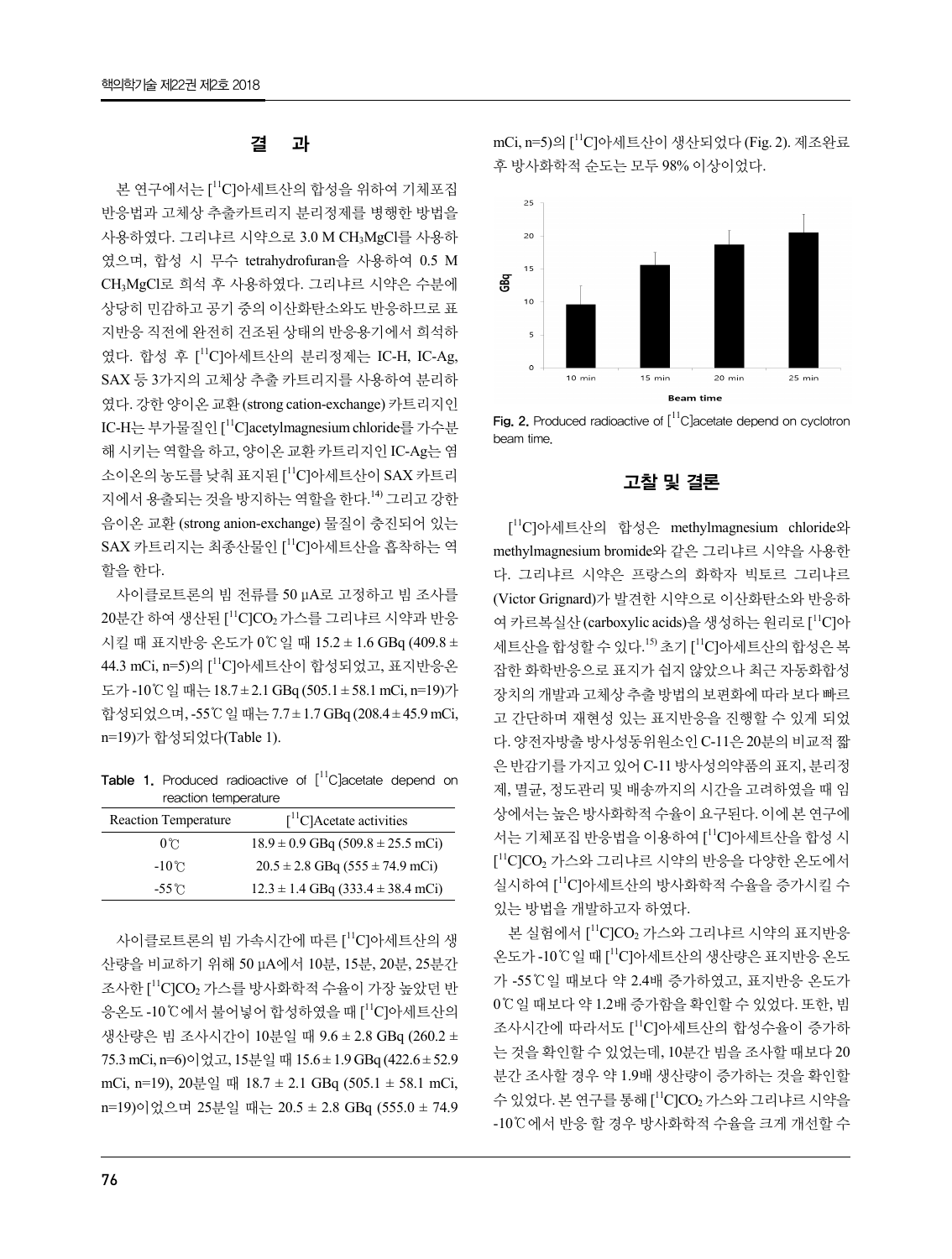있어 향후 임상에서 통상적으로 생산 시 유용한 표지조건으 로 활용될 수 있을 것이라 기대된다.

### 요 약

본 연구는 그리냐르 시약과 ['<sup>1</sup>C]CO<sub>2</sub> 가스의 반응온도를 secono 최적화하여 [ <sup>11</sup>C]아세트산의 방사화학적 수율을 향상시킬 수 있는 방법을 개발하고자 하였다. 본 연구에서는 TRACERlab™ FXC-Pro 자동합성장치에 기체포집 반응법과 고체상 추출 카 트리지 분리정제법을 적용하여 [ <sup>11</sup>C]아세트산을 합성하였 다. 그리냐르 시약으로 3.0 M CH3MgCl를 사용하였으며, 표 지반응 시 무수 tetrahydrofuran을 사용하여 0.5 M CH3MgCl 로 희석하여 사용하였다. 사이클로트론에서 생산된 [<sup>11</sup>C]CO<sub>2</sub> 가스를 포집 후 반응용기에 담겨있는 그리냐르 시 \_\_\_\_ 6. Naya M, Tamaki N. Imag 약에 불어넣을 때 반응용기를 액체질소로 냉각하여 0℃, -1 0℃, -55℃가 각각 되게 한 후 표지반응을 진행하였다. 표지 반응 후 1 mM 아세트산 용액을 넣어 반응액을 희석한 후 고 체상 추출 카트리지 IC-H와 IC-Ag를 차례로 통과시켜 불순 물을 제거하고, 최종산물인 [<sup>11</sup>C]아세트산은 SAX 카트리지 [<sup>18</sup>F]fluorodeoxyglucose in u 에 통과시켜 흡착시킨 후 주사용수를 통과시켜 유기용매 및 불순물을 제거한 후 생리식염수로 용출하였다. 용출된 [11C] 아세트산은 0.22-μm 멸균필터를 사용하여 멸균 후 HPLC로 방사화학적 순도를 측정하였다. 사이클로트론의 빔 전류를 50 μA로 고정하고 빔 조사를 20분간 하여 생산된 [<sup>11</sup>C]CO<sub>2</sub> 가스를 그리냐르 시약과 반응시킬 때 온도가 0℃일 때 15.2 ± 1.6 GBq (n=5)의 [ <sup>11</sup>C]아세트산이 합성되었고, 표지반응온 도가 -10℃일 때는 18.7 ± 2.1 GBq (n=19)가 합성되었으며, -55℃일 때는 7.7 ± 1.7 GBq (n=19)가 합성되었다. 방사화학 적 수율이 가장 높았던 -10℃에서 빔 조사시간에 따른 [ 아세트산의 합성수율을 비교하였을 때 10분간 빔을 조사할 때보다 20분간 조사할 경우 약 1.9배 생산량이 증가하는 것 을 확인할 수 있었다. 본 연구를 통해 [<sup>11</sup>C]CO<sub>2</sub> 가스와 그리 2008;49:327-334. 냐르 시약을 -10℃에서 반응 할 경우 방사화학적 수율을 크 게 개선할 수 있어 향후 임상에서 통상적으로 생산 시 유용한 표지조건으로 활용될 수 있을 것이라 기대된다.

### **REFERENCES**

- 1. Grassi I, Nanni C, Allegri V, Morigi JJ, Montini GC, Castellucci P, et al., The clinical use of PET with <sup>11</sup>C-acetate. *Am J Nucl Med Mol Imaging* 2012;2:33-47.
- 2. Choudhary, C., Weinert, B.T., Nishida, Y., Verdin, E., and

Mann, M. The growing landscape of lysine acetylation links metabolism and cell signalling. *Nat Rev Mol Cell Biol* 2014:15;536-550.

- 3. Pietrocola F, Galluzzi L, Bravo-San Pedro JM, Madeo F, Kroemer G. Acetyl coenzyme A: a central metabolite and second messenger. *Cell Metab* 2015;21:805-821.
- 4. DeBerardinis RJ, Chandel NS. Fundamentals of cancer metabolism. *Sci Adv* 2016;2:e1600200.
- 5. Arakawa K, Kudo T, Ikawa M, Morikawa N, Kawai Y, Sahashi K, et al., Abnormal myocardial energy-production state in mitochondrial cardiomyopathy and acute response to L-arginine infusion. <sup>11</sup>C-acetate kinetics revealed by positron emission tomography. *Circ J* 2010;74:2702-2711.
- 6. Naya M, Tamaki N. Imaging of myocardial oxidative metabolism in heart failure. *Curr Cardiovasc Imaging Rep* 2014;7:9244.
- 7. Oyama N, Akino H, Suzuki Y, Kanamaru H, Sadato N, Yonekura Y, Okada K. The increased accumulation of [ <sup>18</sup>F]fluorodeoxyglucose in untreated prostate cancer. *Jpn J Clin Oncol* 1999;29:623- 629.
- ${}^{11}$ C] 8. Ho C, Yu S, Yeung D.  ${}^{11}$ C-acetate PET imaging in hepatocellular carcinoma and other liver masses. *J Nucl Med* 2003;44:213-221.
	- 9. Yoshimoto M, Waki A, Yonekura Y, Sadato N, Murata T, Omata N, et al., Characterization of acetate metabolism in tumor cells in relation to cell proliferation: acetate metabolism in tumor cells. *Nucl Med Biol* 2001;28: 117-122.
- $11^1C$ ] 10. Vāvere AL, Kridel SJ, Wheeler FB, Lewis JS.  $11^1C$ -acetate as a PET radiopharmaceutical for imaging fatty acid synthase expression in prostate cancer. *J Nucl Med* 2008;49:327-334.
	- 11. Yoo MJ, Lee JD. Imaging of cancer metabolism using positron emission tomography. *J Korean Med Assoc* 2009; 52:113-120.
	- 12. Roeda D, Dollé F, Crouzel C. An improvement of [ <sup>11</sup>C]acetate synthesis non-radioactive contaminants by irradiation-induced species emanating from the  $\lceil \cdot \cdot \rceil$  C carbon dioxide production target. *Appl Radiat Isotopes* 2002;57: 857-860.
	- 13. Davenport RJ, Dowsett K, Pike VW. A simple technique for the automated production of no-carrier-added